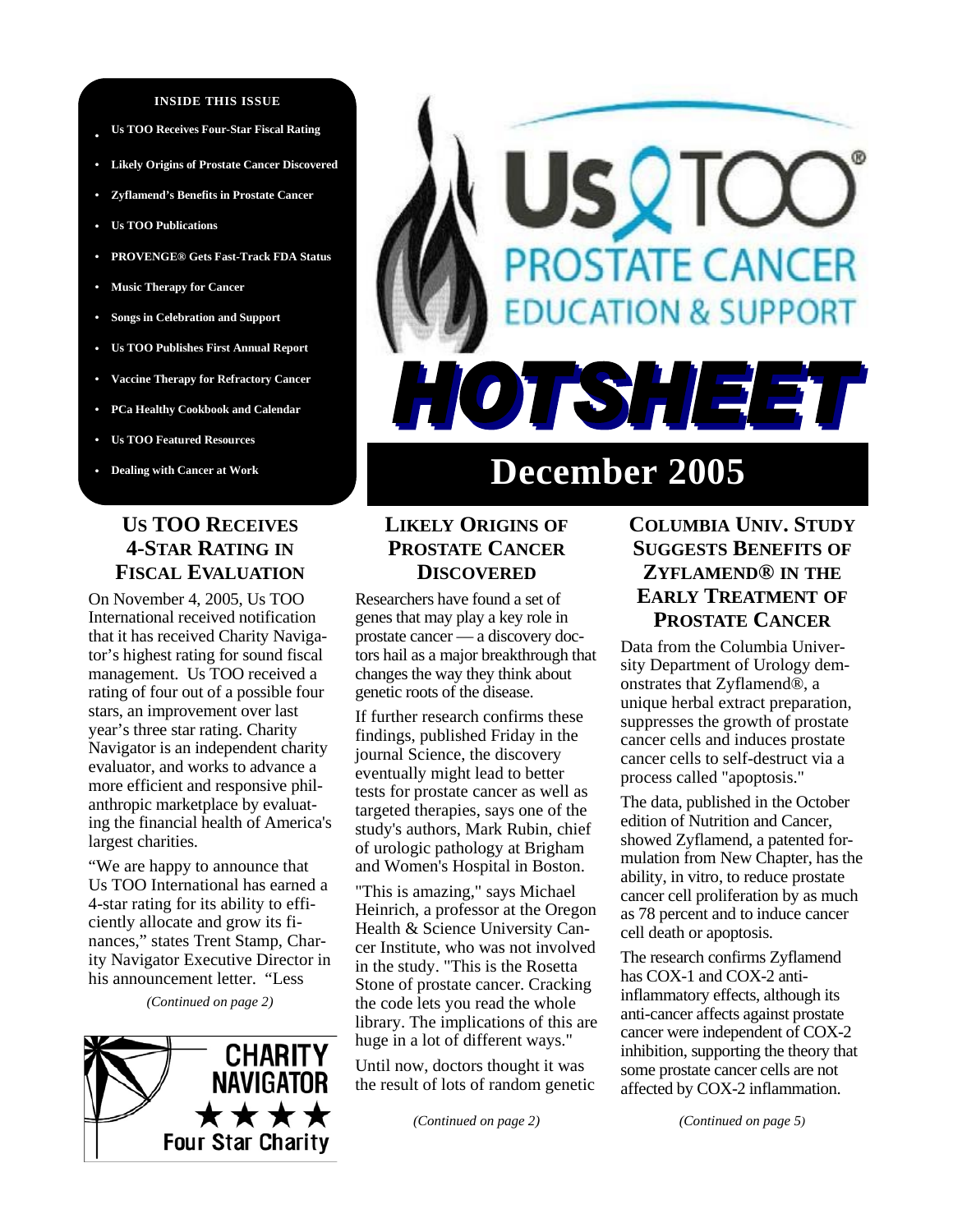## **US TOO PUBLICATIONS**

In addition to the *HotSheet*, Us TOO offers a FREE e-mail based service called *NEWS You Can Use*  sponsored by Sanofi-Aventis, providing updates on the latest prostate cancer related news. To subscribe or link to the archives, simply visit the Us TOO website www.ustoo.org.

Items contained in Us TOO publications are obtained from various news sources and edited for inclusion. Where available, a point-ofcontact is provided.

References to persons, companies, products or services are provided for information only and are not endorsements. Readers should conduct their own research into any person, company, product or service and consult with loved ones and personal physician before deciding on **any** course of action.



### **US TOO 4-STAR RATING**

*(Continued from page 1)* 

than a quarter of the charities in America received our highest rating, indicating Us TOO International outperforms most charities in America in its efforts to operate in the most fiscally responsible way possible. This 'exceptional' rating from Charity Navigator differentiates Us TOO International from its peers and proves that it's worthy of the public's trust. The rise in your rating is an exceptional feat, especially given the economic challenges many charities have had to face in the last year."

You may view Us TOO's full rating report on the Charity Navigator website at <www.charitynavigator.org>.

## **ORIGIN OF PROSTATE CANCER**

*(Continued from page 1)*

mutations, Heinrich says. This study, however, suggests for the first time that prostate cancer begins after specific genes fuse, forming a sort of two-headed monster.

Doctors found these merged genes in nearly 80% of 29 prostate cancer samples, says Arul Chinnaiyan, a professor at the University of Michigan Medical School who directed the study. None of the 50 samples of non-cancerous tissue had the genes, he says.

This may allow doctors to begin to divide prostate cancer — which is now treated as a single disease into different types. Doctors have been treating breast cancer this way for years: They prescribe the drug Herceptin to women whose tumors make too much of certain protein, and they give the drug Tamoxifen to those whose tumors respond to hormones.

So far, Chinnaiyan and his colleagues have found fused genes only in prostate tissue. They are trying to see whether they can detect the genes in blood or urine,

which could allow them to develop a more accurate diagnostic test for prostate cancer.

Chinnaiyan also hopes the genes will tell doctors which tumors are deadly and require aggressive treatment. That could allow men whose tumors are relatively harmless to avoid treatment and its side effects. Doctors now have few good ways to tell these men apart, leading about half to undergo unnecessary therapy, says Otis Brawley, medical director of Grady Health System's Georgia Cancer Center for Excellence.

Chinnaiyan says his discovery may allow doctors to develop new treatments. Chronic myeloid leukemia patients can live for years without serious side effects thanks to the drug Gleevec, which was developed after scientists discovered the cancer's genetic roots.

Brian Druker, the scientist who developed Gleevec, says it could take years or even decades to develop a targeted therapy for prostate cancer. But these genes at least give scientists a target — a critical first step. "This is incredibly important," Druker said in an e-mail. "Finding the cause gives us hope for finding a cure."

*USA Today, 28 October 2005* 

## **DENDREON ANNOUNCES FDA GRANTS FAST TRACK STATUS FOR PROVENGE**

Dendreon Corporation (Nasdaq: DNDN) today announced that the U.S. Food & Drug Administration (FDA) has granted Fast Track review status to PROVENGE® (sipuleucel-T) for its proposed use in the treatment of asymptomatic men with metastatic, androgenindependent prostate cancer.

FDA determined that PROVENGE meets the criteria for Fast Track designation in that PROVENGE shows the potential to improve sur-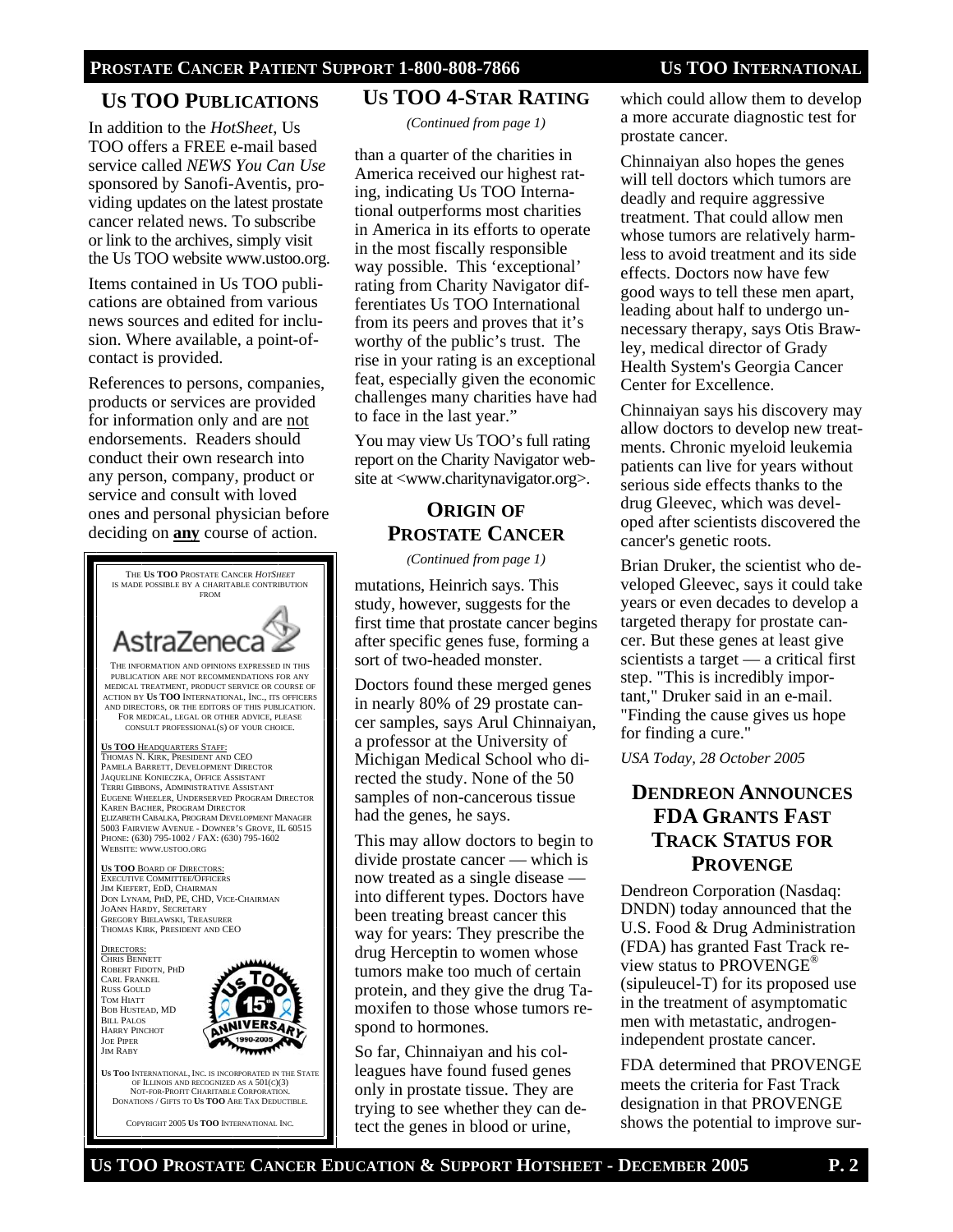## **PROVENGE FAST-TRACK**

*(Continued from page 2)* 

vival in the intended patient population of men with asymptomatic, metastatic, androgen-independent prostate cancer. The potential of PROVENGE to provide a survival benefit was based on results from the primary Phase 3 efficacy study, D9901, and supporting data from D9902A, that was recently discussed with FDA in a pre-BLA meeting.

Under the FDA Modernization Act of 1997, designation as a Fast Track drug product provides for expedited regulatory review for new drugs demonstrating the potential to address unmet medical needs for the treatment of serious or lifethreatening conditions. Under Fast Track, Dendreon is now eligible to submit a U.S. biologics license application (BLA) on a rolling basis. This permits the FDA to review sections of the BLA in advance of receiving the complete submission.

"Fast Track designation for PROVENGE is an important step and acknowledgement of the potential for this active cellular immunotherapy to impact survival in men with advanced prostate cancer," said Mitchell H. Gold, M.D., Dendreon's president and chief executive officer. "We look forward to working closely with the FDA to bring what could be the first active immunotherapy agent to market as soon as possible to help the many men with advanced prostate cancer who have few appealing treatment options."

#### **About PROVENGE**

PROVENGE (sipuleucel-T) is an investigational product that may represent the first in a new class of active cellular immunotherapies (ACIs) that are uniquely designed to stimulate a patien\t's own immune system. ACIs hold promise because they may provide patients with a meaningful survival benefit

with low toxicity. PROVENGE targets the prostate cancer antigen, prostatic acid phosphatase (PAP), which is found in approximately 95% of prostate cancers. PROVENGE is in late-stage clinical development for the treatment of patients with early-stage and advanced prostate cancer. In clinical studies, patients typically received three infusions over a one-month period as a complete course of therapy.

*Dendreon Corporation 7 November 2005* 

## **MUSIC THERAPY FOR CANCER**

It's music to their ears and health. Now, there is a growing trend of using music therapy to help cancer patients with impressive results. Alexis Vanden Bos has breast cancer and knows the music is good for her; she can feel it. She says, "It's just like, 'Wow, I can just have fun,' and bam, bam, bam -just really knock away at it."

Vanden Bos was diagnosed with breast cancer last year. She just finished her chemotherapy and radiation treatments. Vanden Bos says, "When I'm playing the instruments, I don't feel like I'm in pain, and I'm pretty much in pain 24/7." Breast cancer progression, like prostate cancer, is often hormonally mediated.

Anthony Back, M.D., an oncologist at Fred Hutchinson Cancer Research Center in Seattle, says music therapy can offer relief for patients when used with standard cancer treatment. It can lessen nausea and vomiting from chemo, reduce pain, and help patients heal. A recent study shows music therapy reduced anxiety by 27 percent and moodiness by 37 percent. "Clearly, there's a special part of the brain that responds to music and that can take that in even if you're quite impaired in other ways," he says.

Music therapists are trained to

counsel patients and find them the right music. Sha'ari Garfinkel, a music therapist at the Swedish Medical Center in Seattle, says, "The sound that's going to be most effective is something that is pleasing to the person that they like that's meaningful for them." While some patients prefer just to listen to music, others feel a sense of control by playing.

"There may be things that I can't do anymore because of the cancer or because I'm in a lot of pain right now, but there are new things that I can do," Vanden Bos says. Research shows you don't have to have musical talent to benefit from this therapy.

*Ivanhoe Newswire, 2 November 2005* 

## **SONGS IN CELEBRATION AND SUPPORT OF PROS-TATE CANCER PATIENTS AND THEIR FAMILIES**

Did you know that Us TOO has a music CD entitled "Circles of Love?" The original collection of upbeat and inspirational songs was written to celebrate the love and support between the patient, his companion and family members. The CD has 10 songs including pop, R&B, soul, country, folk, dance and 2 instrumental tracks.

CDs are \$15 each, with all proceeds benefiting Us TOO International's FREE materials, programs and services for prostate cancer patients and their families. Makes for a great holiday gift!! Listen to samples of all songs on the Us TOO web site at www.ustoo.org, go to *Visit Our Store* and select *Circles of Love music CD*.

## **US TOO PUBLISHES FIRST ANNUAL REPORT**

This month, Us TOO International will be releasing an annual report for the first time. Look to receive it in a separate mailing. It can also be reviewed online on the Us TOO web site at www.ustoo.org.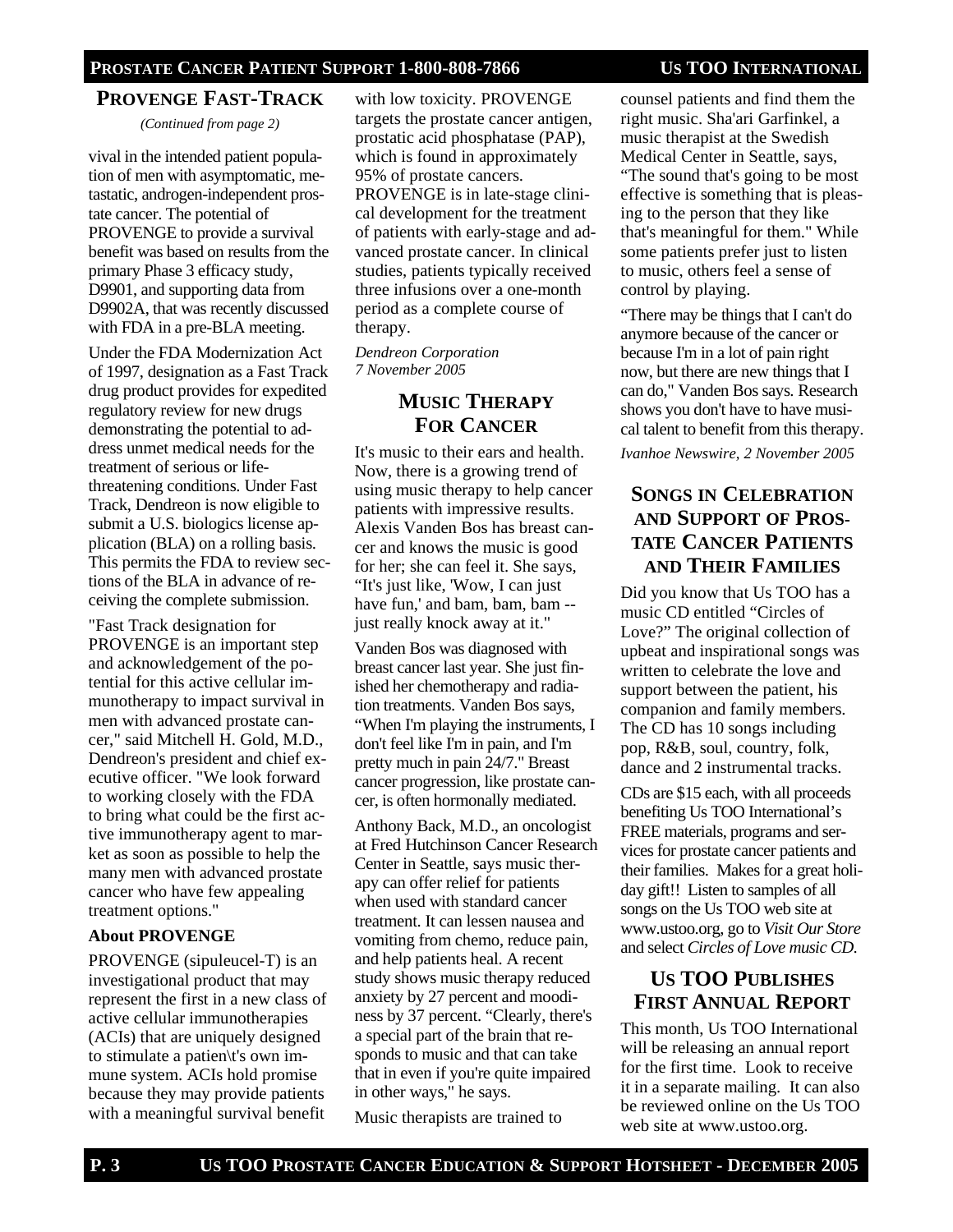## **VACCINE THERAPY TRIALS SHOW PROMISE FOR MEN WITH HORMONE REFRACTORY PROSTATE CANCER**

Therapeutic vaccines to treat prostate cancer offer a promising treatment option for patients with hormone refractory prostate cancer (HRPC). Investigational vaccine treatments have shown encouraging results in clinical trials, and several vaccines are now in Phase 3 trials for the treatment of advanced prostate cancer.

#### **What is Vaccine Therapy for Prostate Cancer?**

Vaccine therapy involves receiving a vaccination, either an injection or an infusion, that causes the patient to develop an immune reaction against prostate cancer. Vaccine therapy is designed to use a patient's immune systems to target, and, in essence destroy his prostate cancer. Unlike chemotherapy, which involves administering toxic agents, the goal of vaccine therapy is to enable the body to fight cancer like an infection, with potentially minimal toxicity.

#### **How Do Vaccines Program the Patient's Immune System to Destroy His Own Prostate Cancer?**

Prostate cancer vaccines are designed to enable the immune system to target and eliminate prostate cancer cells. To accomplish this goal vaccines contain two parts: an antigen and an adjuvant. The antigen is the protein that the immune system is supposed to recognize as 'bad' and fight against. There are many prostate cancer-associated proteins that are used in prostate cancer vaccines. Examples of prostate cancer-associated proteins that are used in prostate cancer vaccines include PSA, prostatic acid phosphatase (PAP), and prostatespecific membrane antigen (PSMA). The adjuvant is a chemical that stimulates an immune response to the antigen. An example of an immune stimulant used in a prostate cancer vaccine is granulocyte-macrophage colony stimulating factor (GM-CSF), which is a

natural hormone that is known to enhance immune responses. The differences in the designs of prostate cancer vaccines are based on the following issues:

- 1. What is the antigen? This determines which prostate cancerassociated protein is targeted.
- 2. How many antigens are included? This determines whether many prostate cancer proteins are targeted, or just one.
- 3. Is the vaccine made from patient's cells or from another source? And finally
- 4. What adjuvant is used in the vaccine?

#### **What are Examples of Prostate Cancer Vaccines Studied in HRPC Patients?**

There are several prostate cancer vaccines that have shown promising results in advanced prostate cancer clinical trials. These include the GVAX® prostate cancer vaccine developed by Cell Genesys®, Inc., South San Francisco, CA, and Provenge®, developed by Dendreon® Corporation, Seattle, WA. Provenge® targets a single prostate cancer-associated protein, prostatic acid phosphatase (PAP) while GVAX® Prostate Cancer Vaccine targets multiple prostate cancerassociated proteins. Both vaccines utilize GM-CSF as the adjuvant. Provenge® is made by removing immune cells from the patient, sensitizing the immune cells to prostatic acid phosphatase in a laboratory, and then re-infusing the immune cells into the patient.

GVAX® prostate cancer vaccine is made from metastatic human prostate cancer cells that have been modified to secrete GM-CSF. These metastatic human prostate cancer cells (PC-3 and LNCAP) have been used in prostate cancer research for many years. The patient's immune system is exposed to the vaccine cancer cells and

blood tests show that patients develop an immune reaction against multiple prostate-cancer associated proteins. The whole cell strategy of GVAX® vaccine for prostate cancer may increase the likelihood that the patient's immune system will develop a reaction against his own prostate cancer.

#### **What Has Been Learned from Vaccine Clinical Trials in Metastatic HRPC Patients?**

Phase 2 and Phase 3 clinical trials suggest that prostate cancer vaccines may be beneficial for advanced prostate cancer patients. First, these clinical trials have shown that the vaccine treatment is well-tolerated by patients, with few side effects. Second, the trials have shown that the vaccines may offer a real benefit in prolonging survival. Men with metastatic HPRC treated with GVAX<sup>®</sup> prostate cancer vaccine demonstrated a median survival of over two years, 26.2 months and at least 24.1 months in two separate phase 2 clinical studies. Provenge® demonstrated a statistically significant median survival benefit compared to placebo in a Phase 3 clinical trial of patients with metastatic HRPC. The survival was 25.9 months for patients treated with Provenge and 21.4 months for patients treated with placebo. (Source Company Website)

These clinical trials included patients with metastatic HRPC. Patients with HRPC are late stage prostate cancer patients who have disease that no longer responds to hormone therapy. These patients have prostate cancer that was treated with hormone therapy because the prostate cancer either failed primary therapy (surgery or radiation therapy) or the prostate cancer was already widespread at the time they are diagnosed. In both cases, the cancer is treated with hormone therapy. Hormone therapy involves taking medicines, or a combination of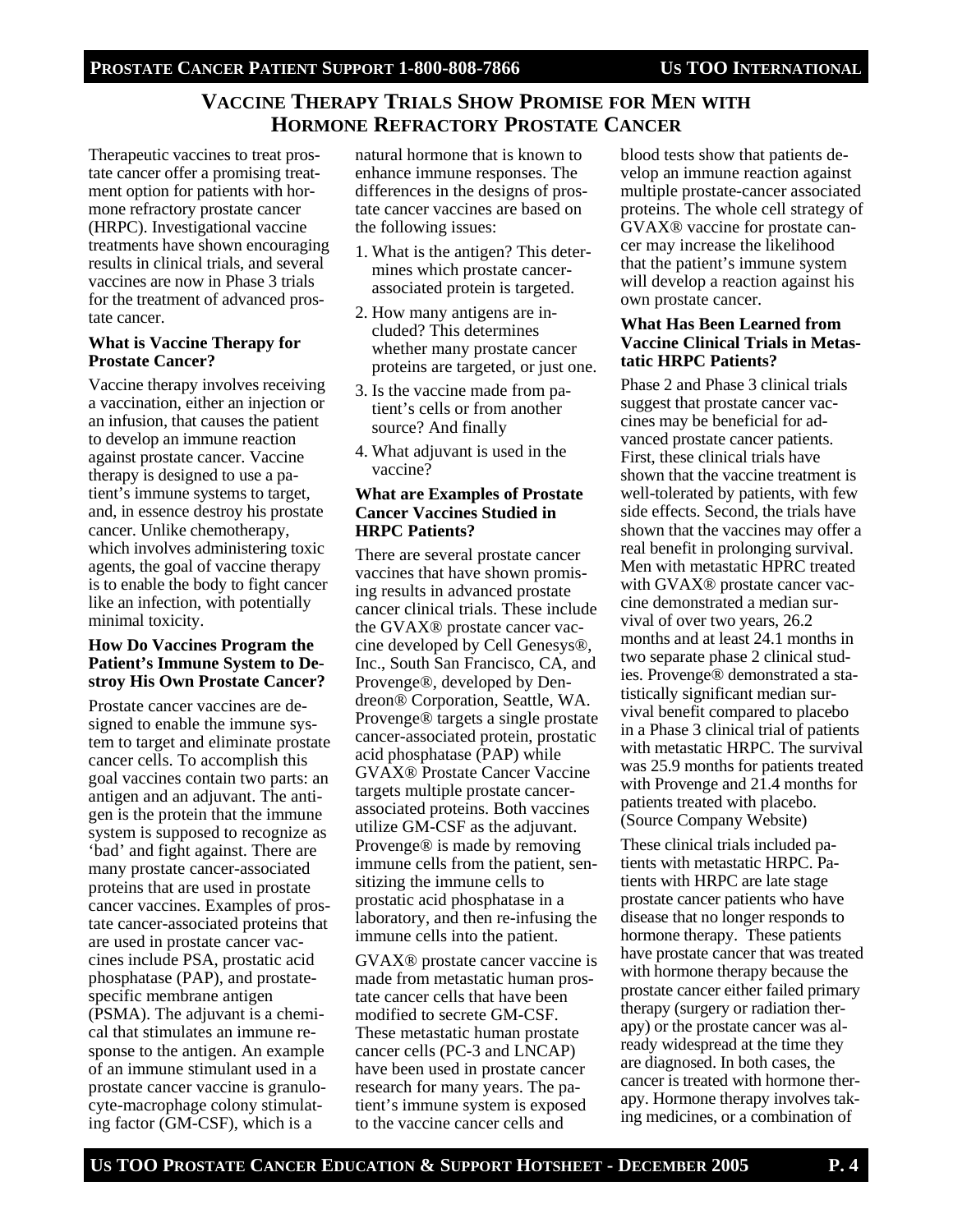medicines, which shut off testosterone production. Common agents used are: Lupron® (leuprolide acetate), Zoladex® (goserelin), and Plenaxis® (abarelix) alone or in combination with Eulexin® (flutamide), Casodex® (bicalutamide), Nilandron® (nilutamide), or Proscar® (finasteride). Hormone therapy works well to control prostate cancer but virtually all patients with prostate cancer develop resistance to hormone therapy and become hormone refractory.

#### **What Are the Treatment Options Available Once a Patient Develops HRPC?**

Initially, a patient may respond to changes in the hormone therapy, and a second round of hormones may be prescribed. Once the prostate cancer becomes refractory to hormone therapy, then chemotherapy is the current FDA approved treatment available to patients.

FDA approved chemotherapy for treating advanced prostate cancer is Novantrone® (mitoxantrone), or Taxotere® (docetaxel). Mitoxantrone helps control pain but did not significantly prolong a patient's life when studied in clinical trials. Docetaxel significantly improved patient survival when compared to mitoxantrone in a Phase 3 trial, TAX 327. In this study, docetaxel improved patient median survival from 16.5 months with mitoxantrone and prednisone to 18.9 months with docetaxel and prednisone. Other treatment options for patients with advanced HRPC are available through participation in clinical studies.

#### **Is Prostate Cancer Vaccine Therapy Available As a Treatment Option for Advanced Prostate Cancer?**

Yes, but only through participation in a clinical trial. Several trials are ongoing. Patients participating in the trials are followed closely under FDA approved study protocols. Two phase 3 trials with GVAX® vaccine for prostate cancer are currently open for patient enrollment. These trials are VITAL-1 and VITAL-2. In

VITAL-1, patients with metastatic HRPC that are not yet experience significant pain are randomized to either treatment with GVAX® vaccine for prostate cancer or to Taxotere® chemotherapy. In VITAL-2, patients with metastatic HRPC and significant cancer-related pain are randomized to either treatment with Taxotere® alone or Taxotere® in combination with GVAX® vaccine for prostate cancer.

#### **Where Can I Find Out More About Participating in a Vaccine Trial?**

Information is available from your physician. General information about prostate cancer clinical trials is available on the Internet at , www.clinicaltrials.gov. Information about VITAL-1 and VITAL-2 is available at <www.cellgenesys. com>. These links can be used to find a physician in your area that is participating in these studies.

## **DO YOU HAVE HORMONE REFRACTORY PROSTATE CANCER?**

You may be eligible to participate in the VITAL-1 or VITAL-2 clinical research studies. VITAL-1 and VI-TAL-2 clinical research studies are currently enrolling patients with advanced prostate cancer. The GVAX® investigational vaccine for prostate cancer, administered either alone (VITAL-1) or in combination with docetaxel (VITAL-2) will be compared in both studies to docetaxel and prednisone in extending lifespan.

Why a vaccine? The approach of giving someone a vaccine to treat cancer is based on the idea that the immune system can be trained to destroy cancer cells.

For more information, call 1.800.648.6747 ext 3210 or visit <www.cellgenesys.com>.

For a list of open centers, visit <www.clinicaltrials.gov> keyword: GVAX.

It's about fighting advanced prostate cancer, cell-by cell.

## **ZYFLAMEND** *(Continued from page 1)*

"These results were particularly surprising and show great promise in the fight against prostate cancer," said researcher Dr. Debra L. Bemis of the Columbia University Department of Urology. "We hope that the magnitude of benefits shown in this research will be confirmed in the larger scale trial already in progress."

Based on this research, Zyflamend shows value in early therapy for prostate cancer patients. COX inhibitors have also shown value for prostate cancer patients, but data from recent trials of selective COX-2 inhibitors suggest that such drugs could have adverse cardiovascular effects. Aspirin is not associated with these negative side effects and, instead, has wellestablished beneficial effects against cardiovascular disease. Zyflamend has a biochemical action profile that resembles aspirin more than selective COX-2 inhibitors.

On the strength of this laboratory research, Columbia University's Department of Urology has commenced a Phase 1 human clinical trial testing Zyflamend's ability to prevent prostate cancer in patients with prostatic intraepithelial neoplasia (PIN).

"We are very encouraged about the early results of this phase 1 trial," said Aaron E. Katz, M.D., associate professor of urology at Columbia University College of Physicians and Surgeons, Director of the Center of Holistic Urology at Columbia University Medical Center and principal investigator of the study.

Zyflamend is a patented formulation from New Chapter, Inc. of Brattleboro, VT (<www.newchapter.info>). It includes proprietary extracts of rosemary, turmeric, ginger, holy basil, green tea, hu zhang, Chinese goldthread, barberry, oregano, and Baikal skullcap.

*BUSINESS WIRE, 7 November 2005*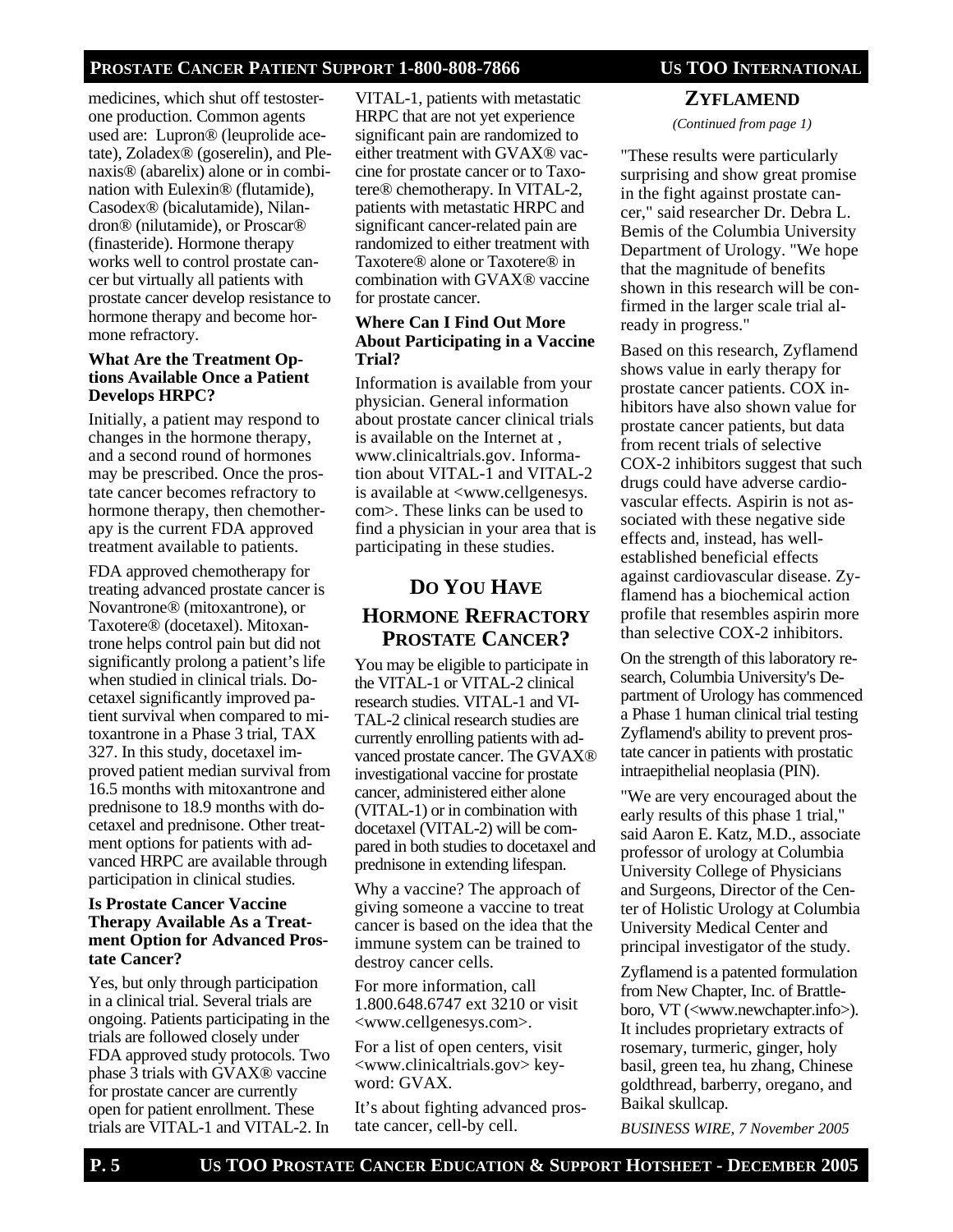## **PCA-HEALTHY COOKBOOK, CALENDAR RAISE AWARENESS AS WELL AS FUNDS FOR US TOO**



**2006 Calendar "Blue Ribbon Girls for Prostate Cancer"**

Twelve retirement community friends take it all off for a good cause. The calendar features nude-butstrategically-covered mature women in a light-hearted manner. Order your "Blue Ribbon Girls for Prostate Cancer" 2006 calendar today!

\$15 each, shipping and handling included. Checks only please (make out to "Blue Ribbon for Prostate Cancer"). PLEASE WRITE Us TOO IN THE MEMO SECTION OF THE CHECK so a portion of your purchase can be directed to Us TOO International.

Mail your check, along with your name and complete mailing address to:

Joyce MacDonald 15 Summit Crescent New Hamburg, Ontario, Canada, N3A 2G3

Questions? Email blueribbongirls@aol.com

## **"BLUE RIBBON RECIPES FOR A HEALTHY PROSTATE – COOKING HEALTHY WITH JOHN DODSON"**



**John Dodson - Gourmet chef and prostate cancer survivor** 

**More information about both items can be found at:** 

**http://www.ustoo.org/ProductInfo\_NoPayPal.asp** 

John Dodson is a gourmet chef, and a prostate cancer survivor. Soon after his diagnosis in 1999, he joined a support group - the Prostate Cancer Support Group of Greater Kingsport, Tenn. (affiliated with Us TOO International) and began learning about the importance of healthy diet for prostate health from Dr. Charles E. "Snuffy" Meyers.

He shares his love of cuisine in the form of a cookbook titled *Blue Ribbon Recipes for Prostate Health* - a collection of 170 of his favorite recipes adapted to promote prostate health. The cookbook includes recipes for appetizers & beverages, soups & salads, vegetables & side dishes, main dishes, breads & rolls, desserts, cookies & candy, and "This & That" miscellaneous items, all for only \$15.50 each, shipping and handling included.

Checks or money orders only please (make out to "Prostate Cancer Support Group"). All proceeds benefit prostate cancer support group services. PLEASE WRITE Us TOO IN THE MEMO SECTION OF THE CHECK so a portion of your purchase can be directed to Us TOO International.

Mail your check, along with your name and complete mailing address to:

Prostate Cancer Support Group Attn: John Dodson 1252 Catawba Street Kingsport, TN 37660

Questions? Call 423-245-3234 or Email Kathryn\_W\_Visneski@wellmont.org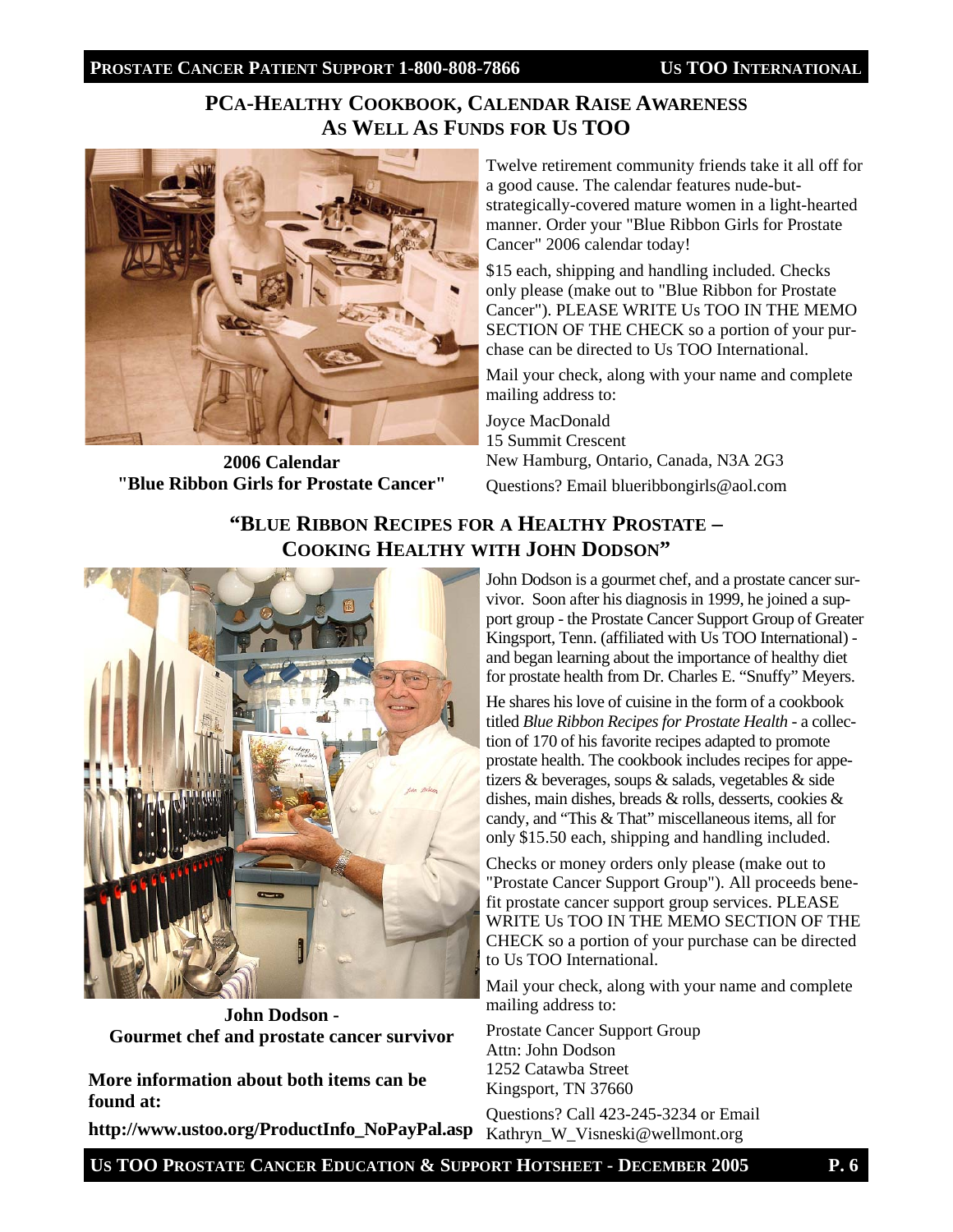## **US TOO FEATURED RESOURCES To order, visit <www.ustoo.org>**





#### 1) **NEW!** *The Circles of Love Care Kit* – \$24.99 includes S+H

Our new care kit is an excellent resource collection for friends and loved ones of those facing the battle against prostate cancer. Our care kit includes:

- *The Circles of Love Collection: Stories of Companions and Families Facing Prostate Cancer* This new book, an Us TOO original publication, is a compilation of interviews with friends and loved ones of prostate cancer patients. These supportive and inspirational stories are meant to help others who are facing similar challenges. Also available separately for \$17.00 includes S+H
- *Circles of Love* **Music CD**This original collection of upbeat and inspirational songs was written to celebrate the love and support between the patient and his companions and family members. Contributing artists include Soozie Tyrell of the E Street Band, Alan Glass (who has written hits for Aretha Franklin, Earth, Wind and Fire, Kenny G and others), Jerry Peters (who has written for Luther Vandross and others), country artist Deborah Allen, and folk artist Kat Eggleston. 12 songs including pop, R&B, soul, country, folk and dance. Also available separately for \$15.00 includes S+H.
- *Intimacy with Impotence: The couples guide to better sex after prostate disease* This book, authored by Ralph and Barbara Alterowitz, is written for couples who have survived prostate cancer and whose normal sexual function has been disrupted. The authors bring a unique and personal perspective to the topics as they too live this experience. 220 pages.
- *What You Need to Know about Prostate Cancer* from NIH and NCI
- *"Life after Cancer Treatment" Resource and Referral Guide* excerpt from NCI

#### 2) **NEW! Prostate Cancer Car Magnets "Know Your PSA" – \$5.00 – includes S+H**



3) *STRIVE* **Initiative Wristbands –** \$1.00 each plus S+H

4) *HotSheet* **Subscriptions** – \$35 for 12 issues

HotSheets are distributed FREE at all Us TOO Support Group Chapter meetings, and on www.ustoo.org. But what if you are unable to regularly attend chapter meetings, or don't have access to the Internet? Don't miss an issue—we can deliver it right to your home or office!

- 5) *"What You Need To Know For Better Bone Health"* FREE Us TOO brochure
- 6) **100 Questions & Answers About Prostate Cancer**  \$14.95 includes S+H By Pamela Ellsworth, MD, John Heaney, MD, Cliff Gill
- 7) **Prostate Cancer Resource Kit** \$18.95 includes S+H Included in this handy boxed kit:
	- **A Primer on Prostate Cancer**  by Dr. Stephen Strum and Donna Pogliano
	- **Know Your Options**  from Us TOO and the National Cancer Institute (NCI)
	- **Prostate Cancer Treatment Guidelines for Patients**  from National Comprehensive Cancer Network (NCCN)
	- and the American Cancer Society
	- **What You Should Know About Prostate Cancer**  from Prostate Cancer Research Institute (PCRI)
	- **Prostate Cancer Resource Guide**  from the American Foundation for Urologic Disease (AFUD)
	- **Us TOO / Phoenix 5 CD-ROM**  developed by Robert Young
- 8) **Understanding Prostate Cancer: A Patient's Resource Kit \$7.50 includes S+H** Included in this handy boxed kit:
	- **Humanizing Prostate Cancer:** A Physician-Patient Perspective by Roger E. Schultz, MD (Physician), and Alex W. Oliver (Patient)
	- **Living With Prostate Cancer**  booklet
	- **Know Your Options**  from Us TOO and the National Cancer Institute (NCI)
	- **Living With Advanced Prostate Cancer video**  patient testimonials on Viadur
- 9) **Prostate Pointers Virtual Support Communities**  FREE at www.prostatepointers.org.
- 10) **Us TOO Prostate Cancer** *NEWS You Can Use* FREE e-News

*Proceeds from all items benefit Us TOO's FREE programs, support services and educational materials for prostate cancer patients and their families*